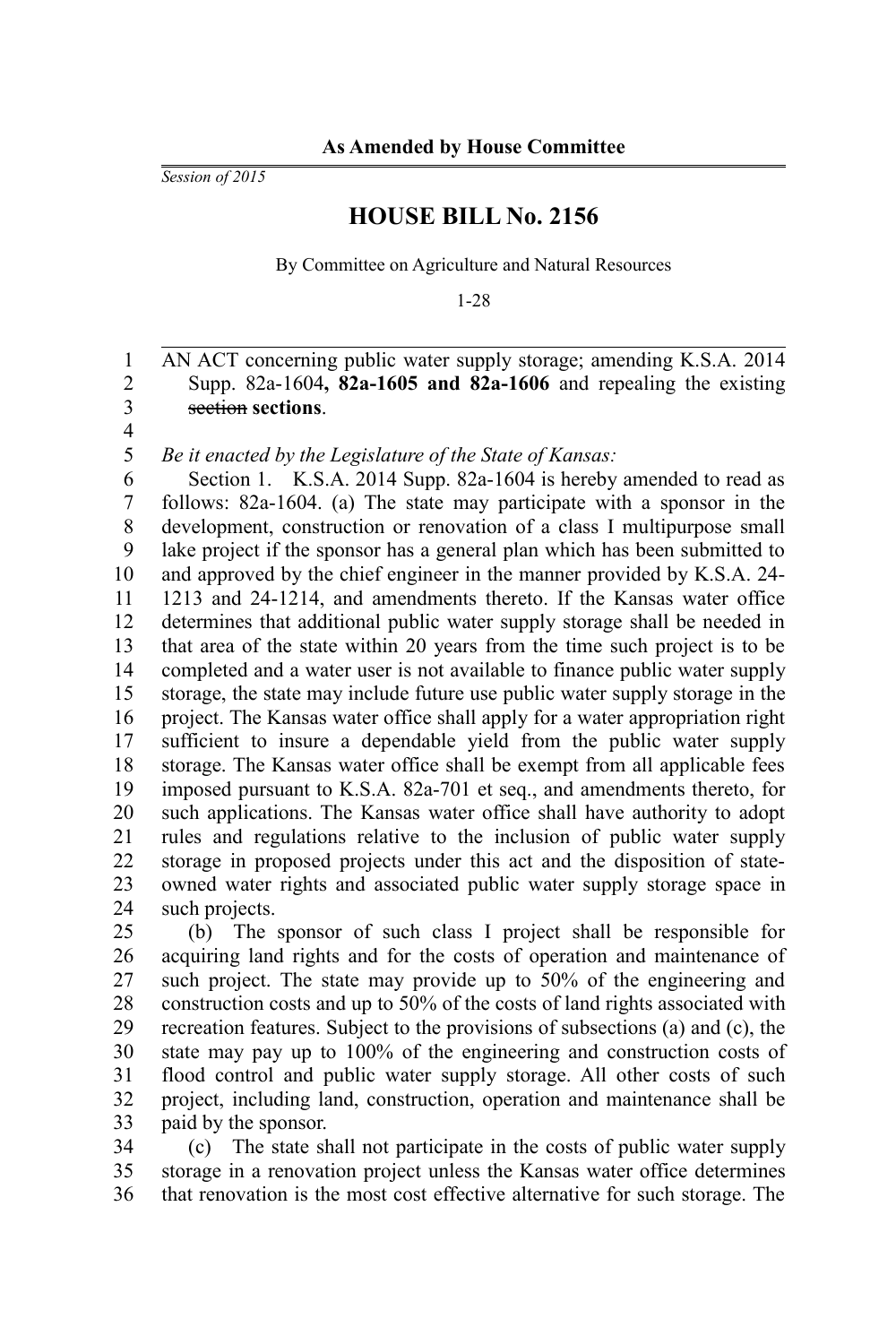state shall be authorized to pay only up to 50% of the engineering and construction costs of public water supply storage in such a renovation project. 1 2 3

(d) The Kansas water office may recover the state's costs incurred in providing public water supply storage in such class I project, and interest on such costs, by selling such storage and the associated water rights. Interest on such costs shall be computed at a rate per annum which is equal to the greater of: (1) The average rate of interest earned the past calendar year on repurchase agreements of less than 30 days' duration entered into by the pooled money investment board, less 5%; or (2) four percent *as provided in K.S.A. 82a-1308a, and amendments thereto* **at a rate per annum equal to the average of the monthly net earnings rate for the pooled money investment portfolio for the preceding calendar year**. 4 5 6 7 8 9 10 11 12 13

**Sec. 2. K.S.A. 2014 Supp. 82a-1605 is hereby amended to read as follows: 82a-1605. (a) The state may participate with a sponsor in the development, construction or renovation of a class II multipurpose small lake project if the sponsor has a general plan which has been submitted to and approved by the chief engineer in the manner provided by K.S.A. 24-1213 and 24-1214, and amendments thereto. If the Kansas water office determines that additional public water supply storage shall be needed in that area of the state within 20 years from the time such project is to be completed and a water user is not available to finance public water supply storage, the state may include future use public water supply storage in the project. The Kansas water office shall apply for a water appropriation right sufficient to insure a dependable yield from public water supply storage. The Kansas water office shall be exempt from all applicable fees imposed pursuant to K.S.A. 82a-701 et seq., and amendments thereto, for such applications. The Kansas water office shall have authority to adopt rules and regulations relative to the inclusion of public water supply storage in proposed projects under this act and the disposition of state-owned water rights and associated public water supply storage space in such projects.** 14 15 16 17 18 19 20 21 22 23 24 25 26 27 28 29 30 31 32 33

**(b) In a class II project, the state may assume initial financial obligations for public water supply storage in watersheds by entering into long-term contracts with the federal government. In order to provide security to the federal government, the state may grant assignments of water rights, either appropriation rights or water reservation rights; assignments of rights under existing or prospective water purchase contracts; assignments, mortgages or other transfers of interests in real property held by the state and devoted to the specific small lake project for which security is sought; or may provide other security that is permissible under state law and acceptable by** 34 35 36 37 38 39 40 41 42 43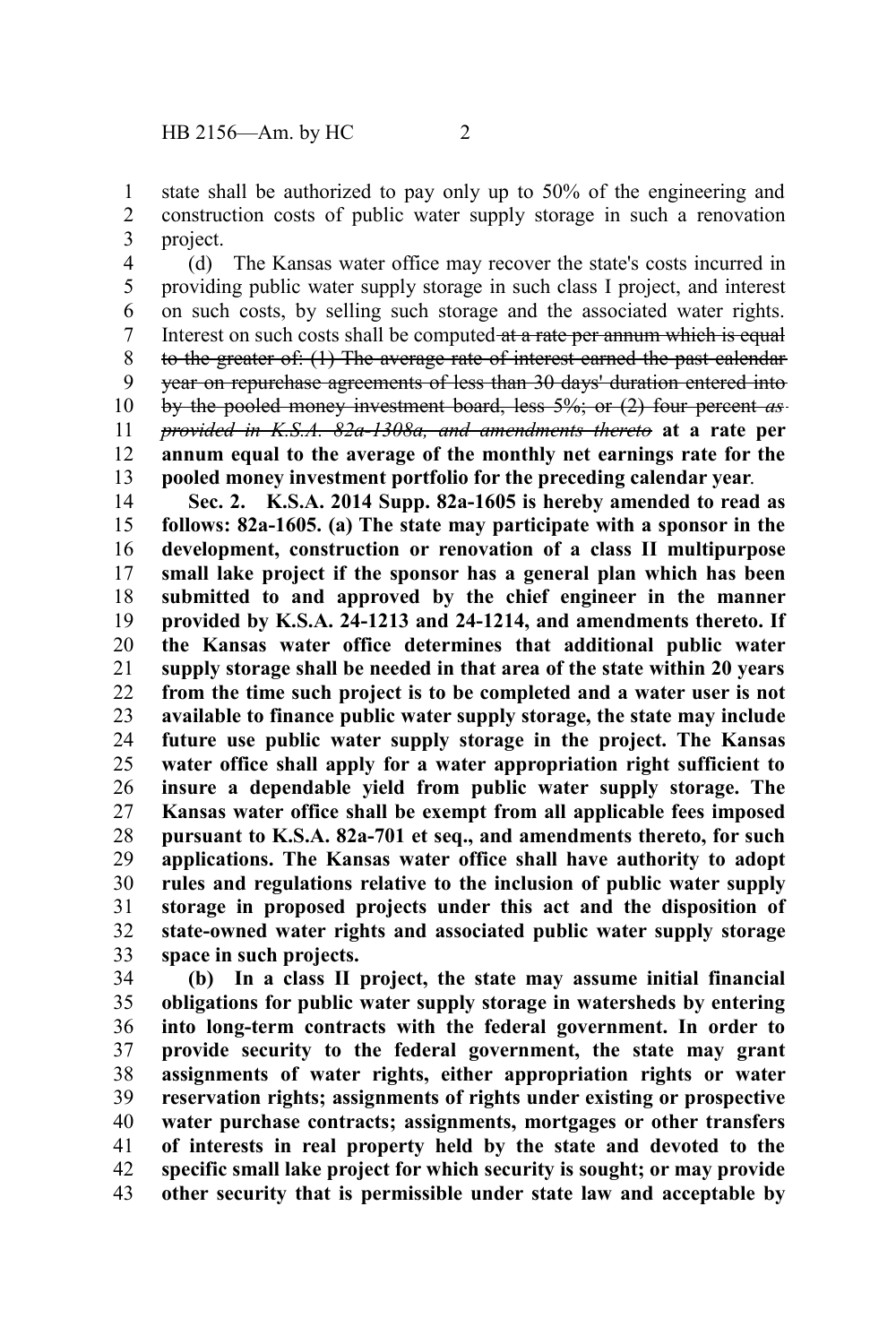**the federal government. Instead of contracting to repay costs under long-term contracts, the state may pay all of the required costs of the public water supply storage in a lump sum.** 1 2 3

**(c) The sponsor of such class II project shall be responsible for acquiring land rights and for the costs of operation and maintenance of such project. The state or federal government may provide up to 50% of the engineering and construction costs and up to 50% of the costs of land rights associated with recreation features. Subject to the provisions of subsection (d), the state may pay up to 100% of the engineering and construction costs of flood control and public water supply storage. All other costs of such project, including land, construction, operation and maintenance shall be paid by the sponsor.** 4 5 6 7 8 9 10 11 12

**(d) The state shall not participate in the costs of public water supply storage in a renovation project unless the Kansas water office determines that renovation is the most cost effective alternative for such storage. The state shall be authorized to pay only up to 50% of the engineering and construction costs of public water supply storage in such a renovation project.** 13 14 15 16 17 18

**(e) The Kansas water office may recover the state's costs incurred in providing public water supply storage in such class II project, and interest on such costs, by selling such storage and the associated water rights. Interest on such costs shall be computed at a rate per annum** which is equal to the greater of: (1) The average rate of interest earned the past calendar year on repurchase agreements of less than 30 days' duration entered into by the pooled money investment board, less 5%; or (2) four percent *equal to the average of the monthly net earnings rate for the pooled money investment portfolio for the preceding calendar year***.** 19 20 21 22 23 24 25 26 27

**Sec. 3. K.S.A. 2014 Supp. 82a-1606 is hereby amended to read as follows: 82a-1606. (a) The state may participate with a sponsor in the development, construction or renovation of a class III multipurpose small lake project if the sponsor has a general plan which has been submitted to and approved by the chief engineer in the manner provided by K.S.A. 24-1213 and 24-1214, and amendments thereto. If public water supply storage is included in the project, the sponsor of such class III project shall pay for 100% of the costs associated with the public water supply storage portion of such project unless the Kansas water office determines that additional public water supply storage shall be needed in that area of the state within 20 years from the time such project is to be completed and a sponsor is not available to finance 100% of the costs associated with the public water supply storage, the state may participate in the future use public water supply storage costs of the project. If the state participates in the public water supply storage costs, the Kansas water office shall apply for a water** 28 29 30 31 32 33 34 35 36 37 38 39 40 41 42 43